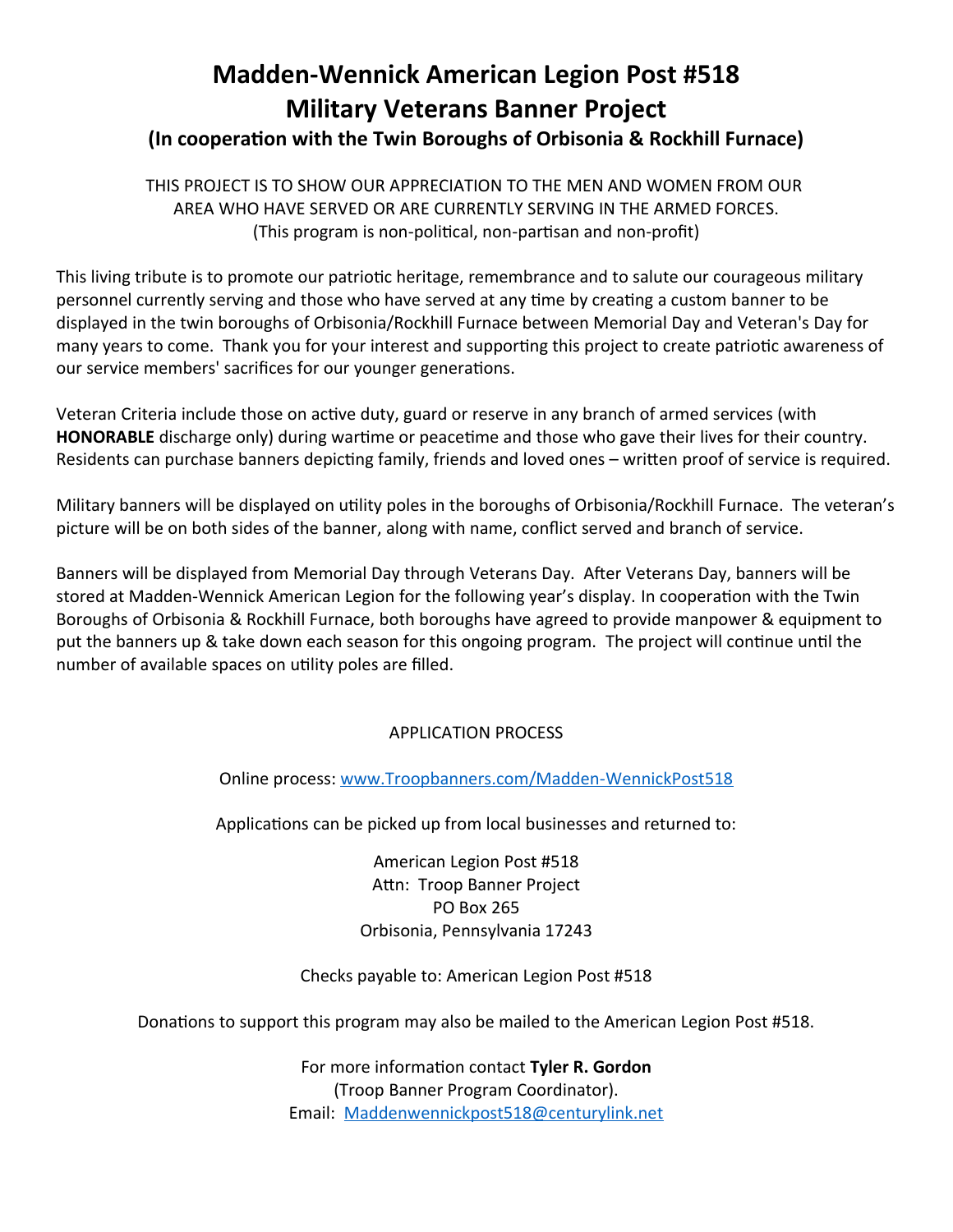#### **APPLICATION FORM**

(This program is non-political, non-partisan and non-profit)

#### **VETERAN INFORMATION**

Name: where  $\blacksquare$  and  $\blacksquare$  and  $\blacksquare$  and  $\blacksquare$  and  $\blacksquare$  and  $\blacksquare$  and  $\blacksquare$  and  $\blacksquare$  and  $\blacksquare$  and  $\blacksquare$  and  $\blacksquare$  and  $\blacksquare$  and  $\blacksquare$  and  $\blacksquare$  and  $\blacksquare$  and  $\blacksquare$  and  $\blacksquare$  and  $\blacksquare$  and  $\blacksquare$  and

## **BRANCH of SERVICE Circle all that apply. (Must match DD Form 214)**

Army Army Reserve Army National Guard

Army Air Corps

Air Force Air Force Reserve Air National Guard

> Navy Navy Reserve

Marines Corps Marines Corps Reserve

**Coast Guard** Coast Guard Reserve

#### **Circle all that apply. (Must match DD Form 214)**

War on Terrorism-Sept 1, 1991-Present

Persian Gulf-Aug 2, 1990-Aug. 31, 1991

Cold War-Sept. 2, 1945-Dec. 26, 1991

Vietnam-Feb. 28, 1962-May 7th, 1975

Korean Conflict-June 27th, 1950-Jan. 31st, 1955

WWII-Dec. 7th, 1941-Dec. 31st, 1946

WWI-April 6th, 1917-Nov. 11th, 1918

Spanish American War-1898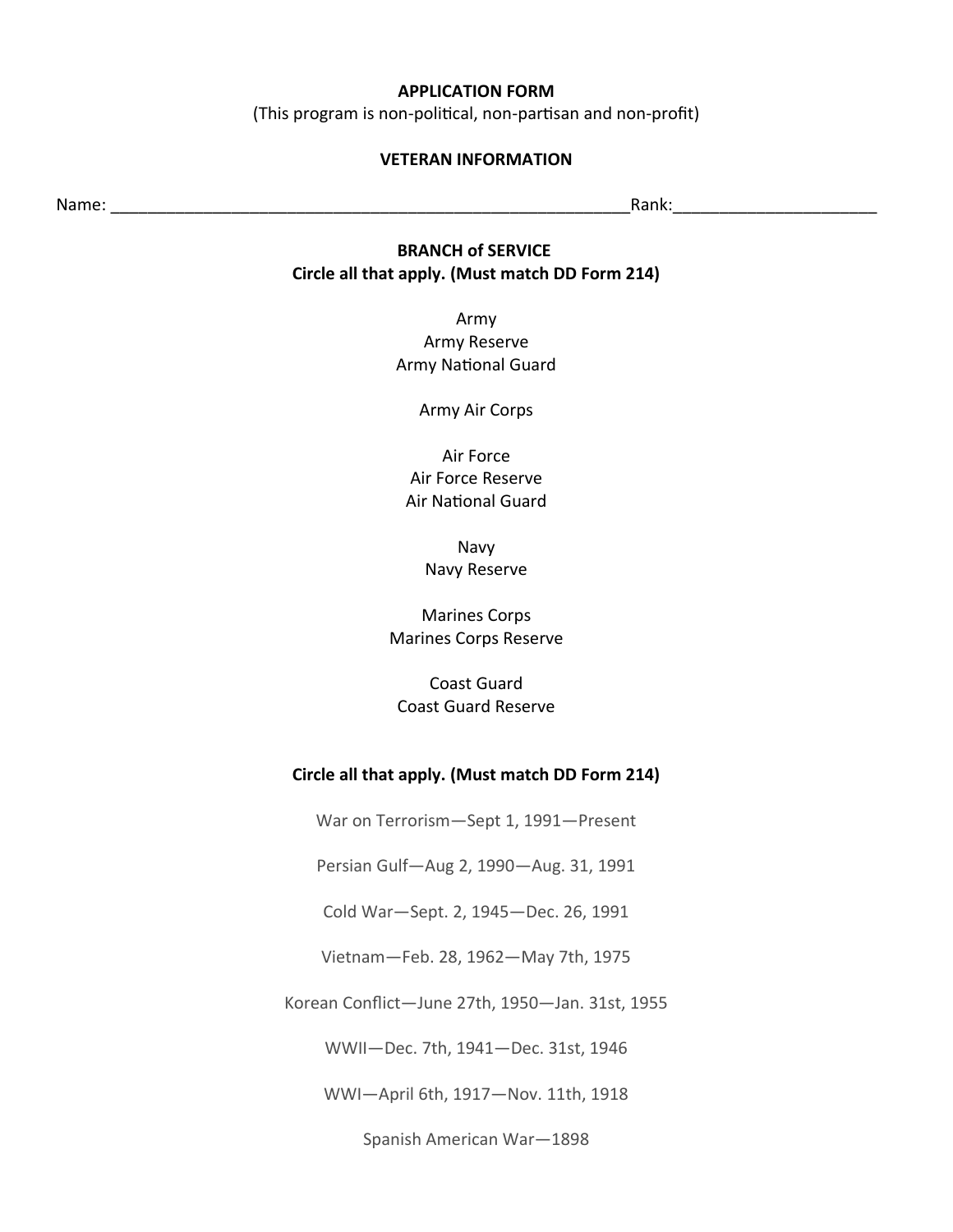# **(Circle applicable)** POW MIA KIA

## **(Circle all that apply)**

Medal of Honor Silver Star Medal Bronze Star Medal Navy Cross Purple Heari Distinguished Service Cross Air Force Cross

## **PROOF OF SERVICE A DD FORM 214 must be provided with all applications.**

**For WWII veterans and older a Notice of Separation is applicable.**

**PRICING**

The cost for 1 - 24" X 36" double sided banner and 1 - 12" X 18" replica yard banner is \$150.00. (The fee includes mounting hardware and maintenance for hanging the banners.)

> Additional 12" X 18" replica yard banners are available at \$20.00 each any time - as the original will always be available.

Those pictured will also be featured on the Military Tribute Website: www. Troopbanners.com/Madden-WennickPost518

The replacement cost for 1 - 24" X 36" double sided banner is \$80.00.

# **PHOTO RELEASE FORM**

I hereby grant Madden-Wennick American Legion Post #518 permission to use the attached photo (which includes a likeness of me or of veteran being honored) in the Military Veterans Banner Program.

In addition I take full responsibility that all information provided about the veteran(s) being honored is accurate and correct. (Sending a photo and signing the application gives us permission to print the photo.) **PHOTO'S WILL BE RETURNED.**

\_\_\_\_\_\_\_\_\_\_\_\_\_\_\_\_\_\_\_\_\_\_\_\_\_\_\_\_\_\_\_\_\_\_\_\_\_\_\_\_\_\_\_\_\_\_\_\_\_\_\_\_\_\_\_\_\_\_\_\_\_\_\_\_\_\_\_\_\_\_\_\_\_\_\_\_\_\_\_\_\_\_\_\_\_\_

(Signature)

(Date submitted)

\_\_\_\_\_\_\_\_\_\_\_\_\_\_\_\_\_\_\_\_\_\_\_\_\_\_\_